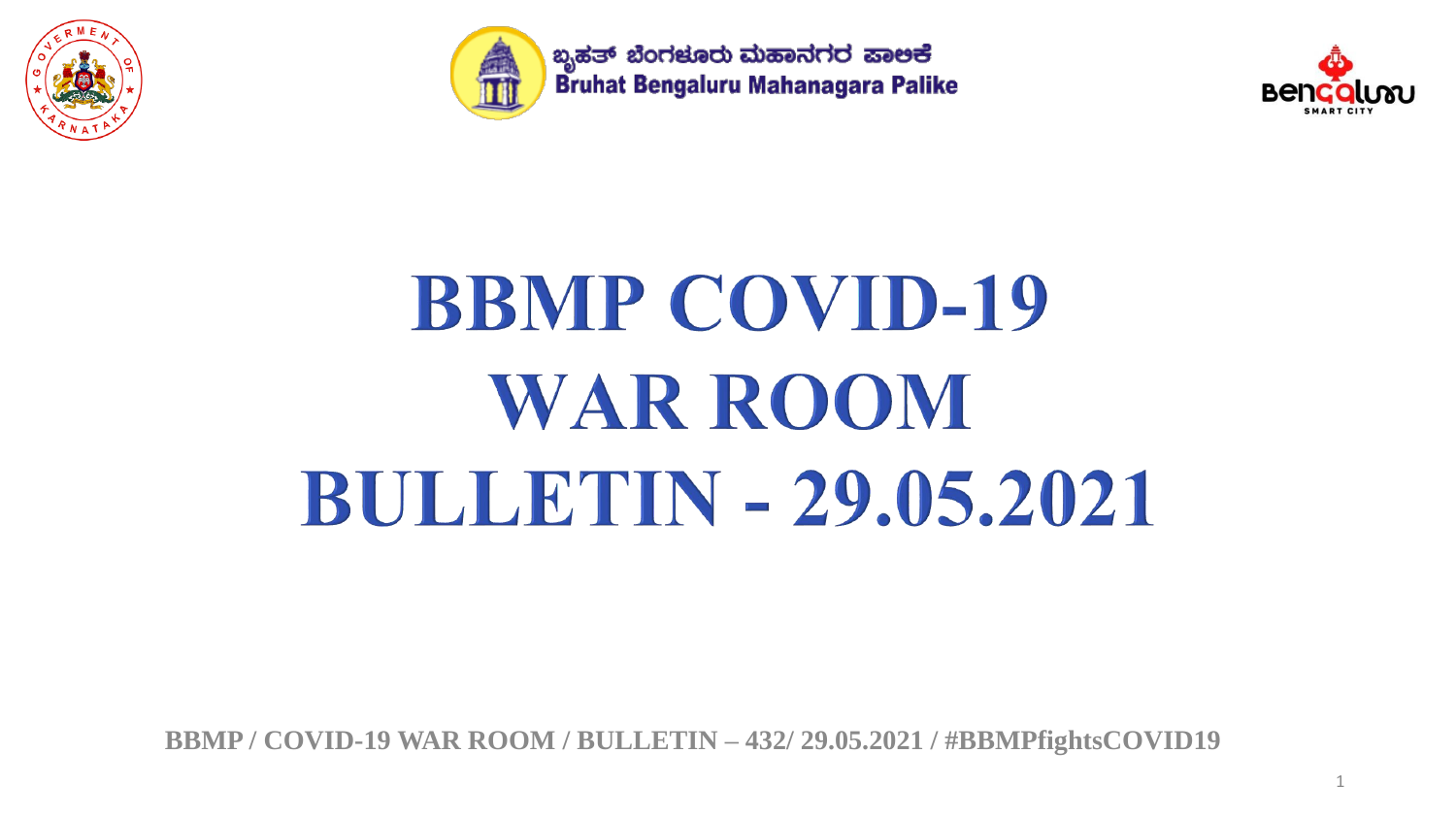

#### **ABSTRACT OF COVID-19 CASES IN BENGALURU**



|                                  | <b>MALE</b> | <b>FEMALE</b>                                    | <b>TRANSGENDER</b><br><b>MALE</b> |                                 | <b>FEMALE</b>     | <b>TRANSGENDER</b> | <b>TOTAL</b>         |                   |  |  |
|----------------------------------|-------------|--------------------------------------------------|-----------------------------------|---------------------------------|-------------------|--------------------|----------------------|-------------------|--|--|
|                                  |             | <b>Last 24 Hours</b> Last 24 Hours Last 24 Hours |                                   | <b>Cumulative</b>               | <b>Cumulative</b> | <b>Cumulative</b>  | <b>Last 24 Hours</b> | <b>Cumulative</b> |  |  |
| <b>Positive</b><br><b>Cases</b>  | 2815        | 2074                                             | $\overline{0}$                    | 690342                          | 464035            | 126                | 4889                 | 11,54,503         |  |  |
| <b>Recovered</b><br><b>Cases</b> | 11898       | 9228                                             | $\overline{0}$                    | 5,86,561                        | 91<br>390777      |                    | 21126                | 9,77,429          |  |  |
| <b>Death Cases</b>               | 154         | 124                                              | $\overline{0}$                    | 8232                            | 4656              | $\overline{4}$     | 278                  | 12,892            |  |  |
| <b>Total Tests</b><br>Done       |             |                                                  | In Last 24 hrs: 54,226            | <b>Cumulative : 1,27,56,122</b> |                   |                    |                      |                   |  |  |
|                                  |             | <b>ACTIVE CASES</b>                              |                                   | 1,64,182                        |                   |                    |                      |                   |  |  |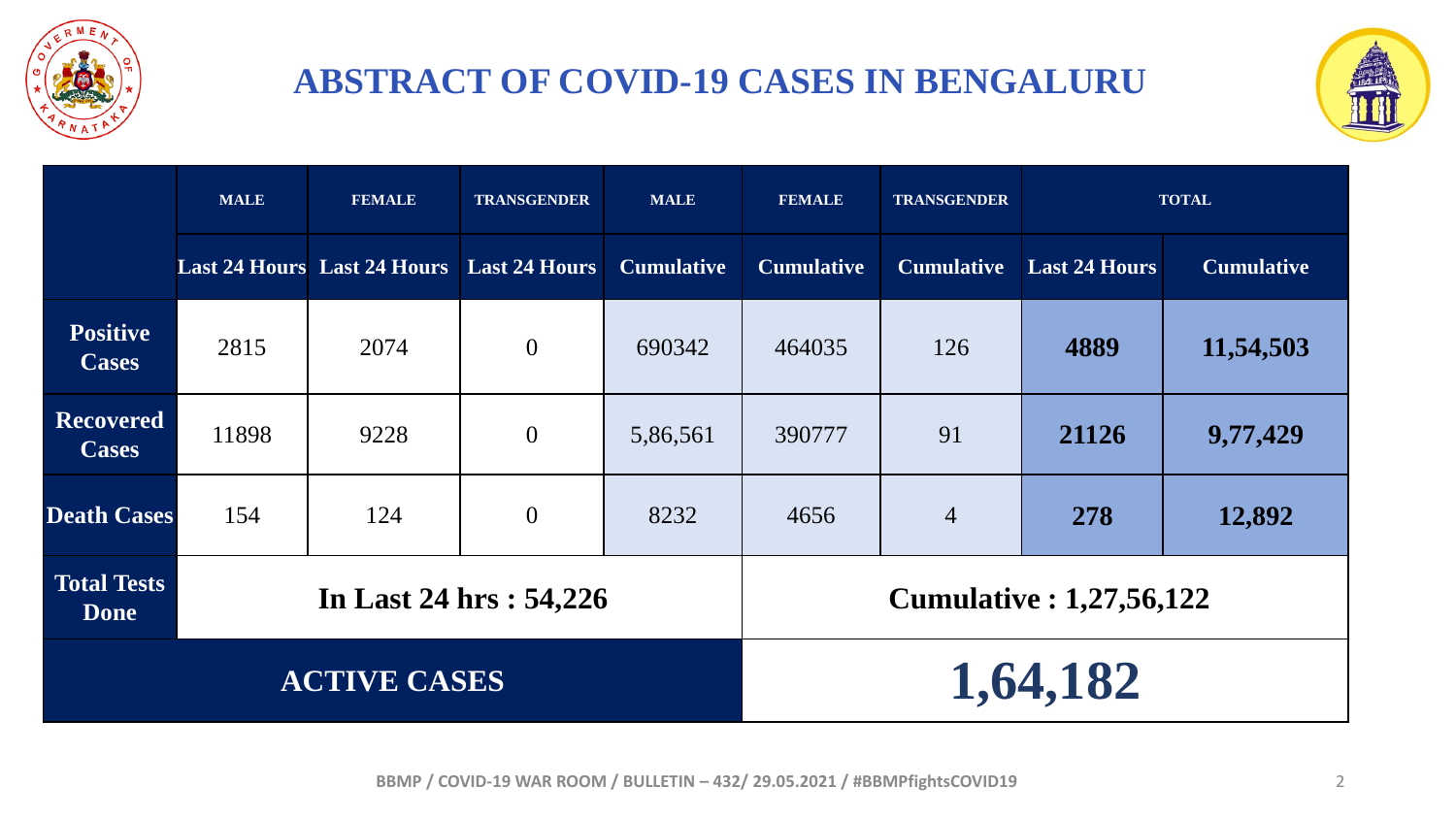

#### **LAST 24 HOURS AGE GROUP AND GENDER WISE DISTRIBUTION**



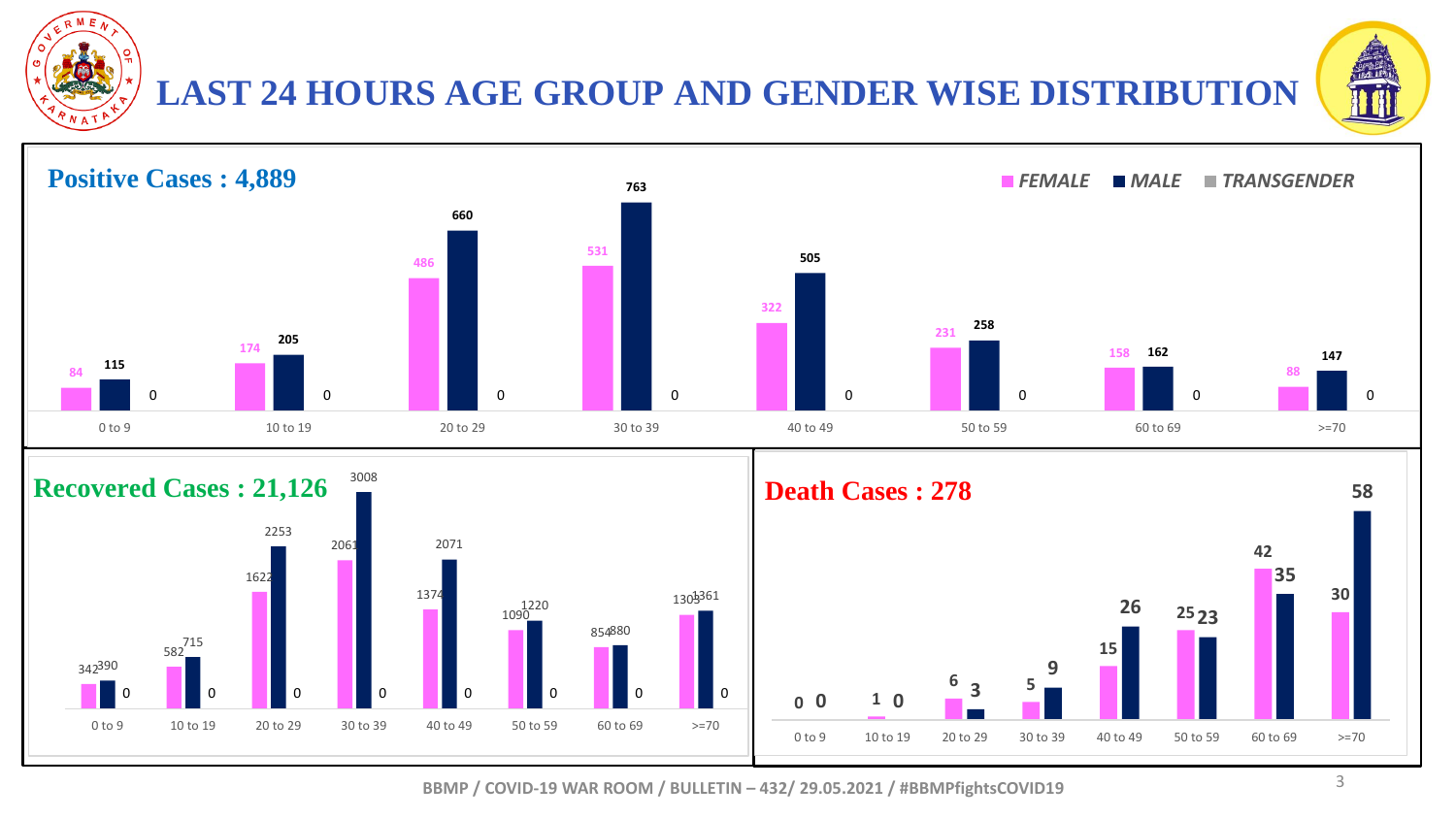

#### **SNAPSHOT OF BENGALURU COVID-19 CASES IN LAST 8 WEEKS**



|                                                  | 03/04/21<br><b>TO</b><br>09/04/21 | 10/04/21<br><b>TO</b><br>16/04/21 | 17/04/21<br><b>TO</b><br>23/04/21 | 24/04/21<br><b>TO</b><br>30/04/21 | 01/05/21<br><b>TO</b><br>07/05/21 | 08/05/21<br><b>TO</b><br>14/05/21 | 15/05/21<br><b>TO</b><br>21/05/21 | 22/05/21<br><b>TO</b><br>28/05/21 |
|--------------------------------------------------|-----------------------------------|-----------------------------------|-----------------------------------|-----------------------------------|-----------------------------------|-----------------------------------|-----------------------------------|-----------------------------------|
| <b>Total Positive</b><br><b>Cases</b>            | 30,154                            | 59,444                            | 99,081                            | 1,43,170                          | 1,53,903                          | 1,12,718                          | 69,344                            | 42,445                            |
| <b>Total</b><br><b>Recovered</b><br><b>Cases</b> | 11,688                            | 16,308                            | 23,974                            | 33,534                            | 78,903                            | 89,117                            | 1,73,504                          | 1,37,343                          |
| <b>Total Death</b><br><b>Cases</b>               | 147                               | 275                               | 660                               | 814                               | 1,242                             | 1,565                             | 1,516                             | 2,037                             |
| <b>Case Fatality</b><br>Rate                     | 0.49%                             | 0.46%                             | $0.67\%$                          | $0.57\%$                          | 0.81%                             | 1.39%                             | 2.19%                             | 4.80%                             |
| <b>Total Tests</b><br><b>Conducted</b>           | 4,86,031                          | 5,60,755                          | 6,94,541                          | 5,03,691                          | 3,98,039                          | 3,04,707                          | 3,13,596                          | 3,54,500                          |
| <b>Positivity Rate</b>                           | 6.20%                             | 10.60%                            | 14.27%                            | 28.42%                            | 38.67%                            | 36.99%                            | 22.11%                            | 11.97%                            |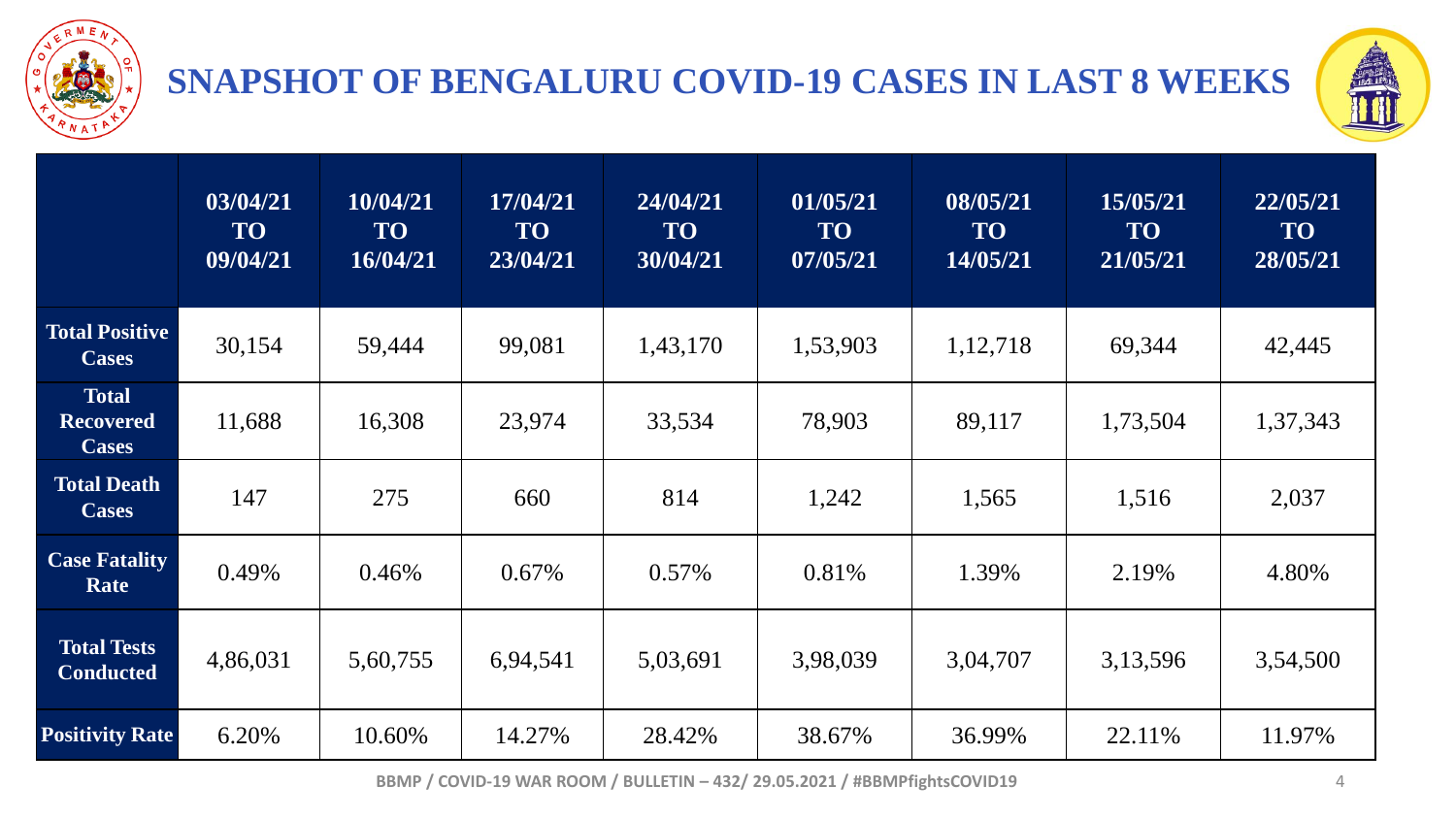

#### **POSITIVITY AND MORTALITY RATE OF BENGALURU – LAST 8 WEEKS**



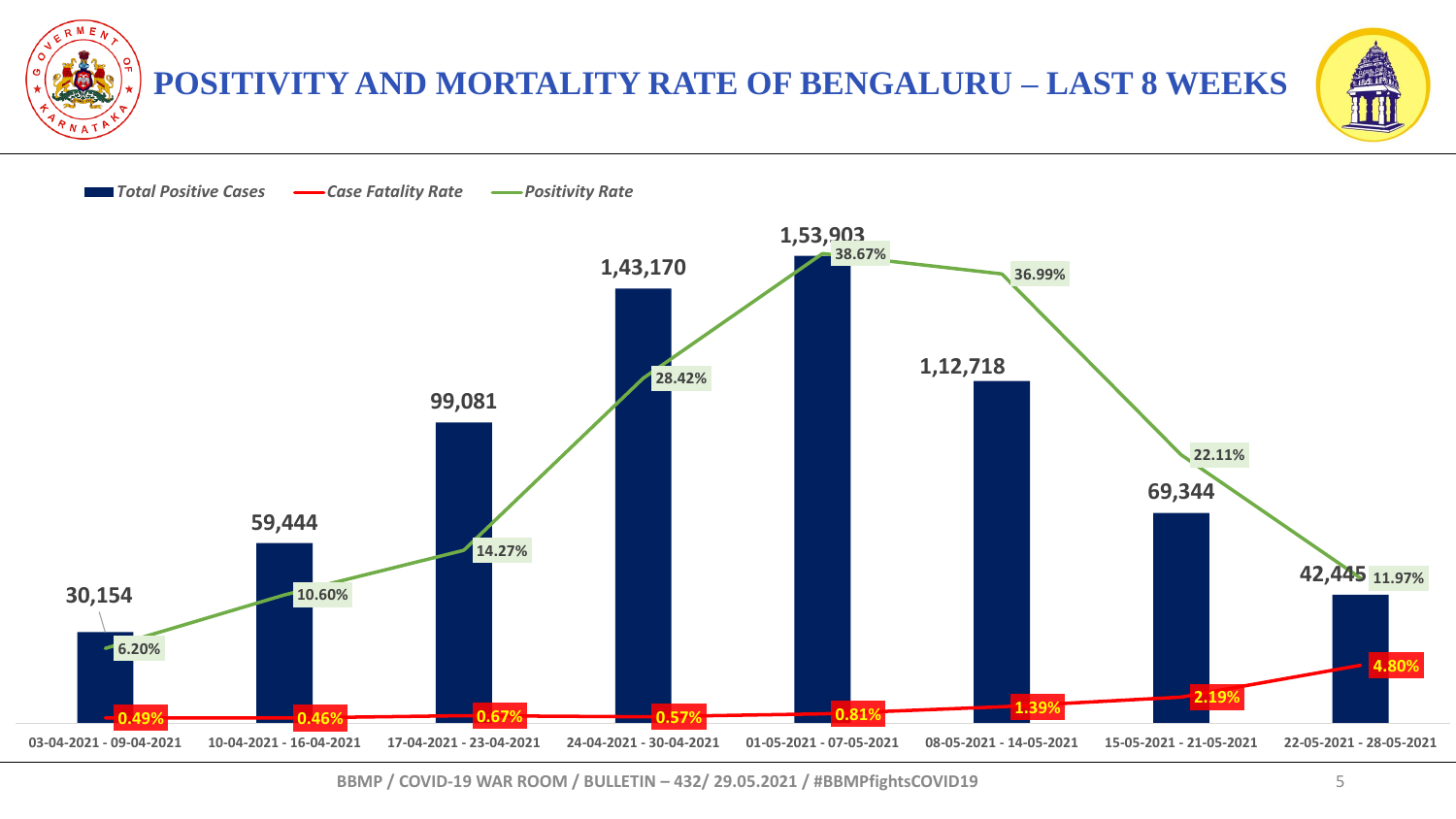

## **ZONE WISE POSITIVITY TREND IN LAST 10 DAYS**



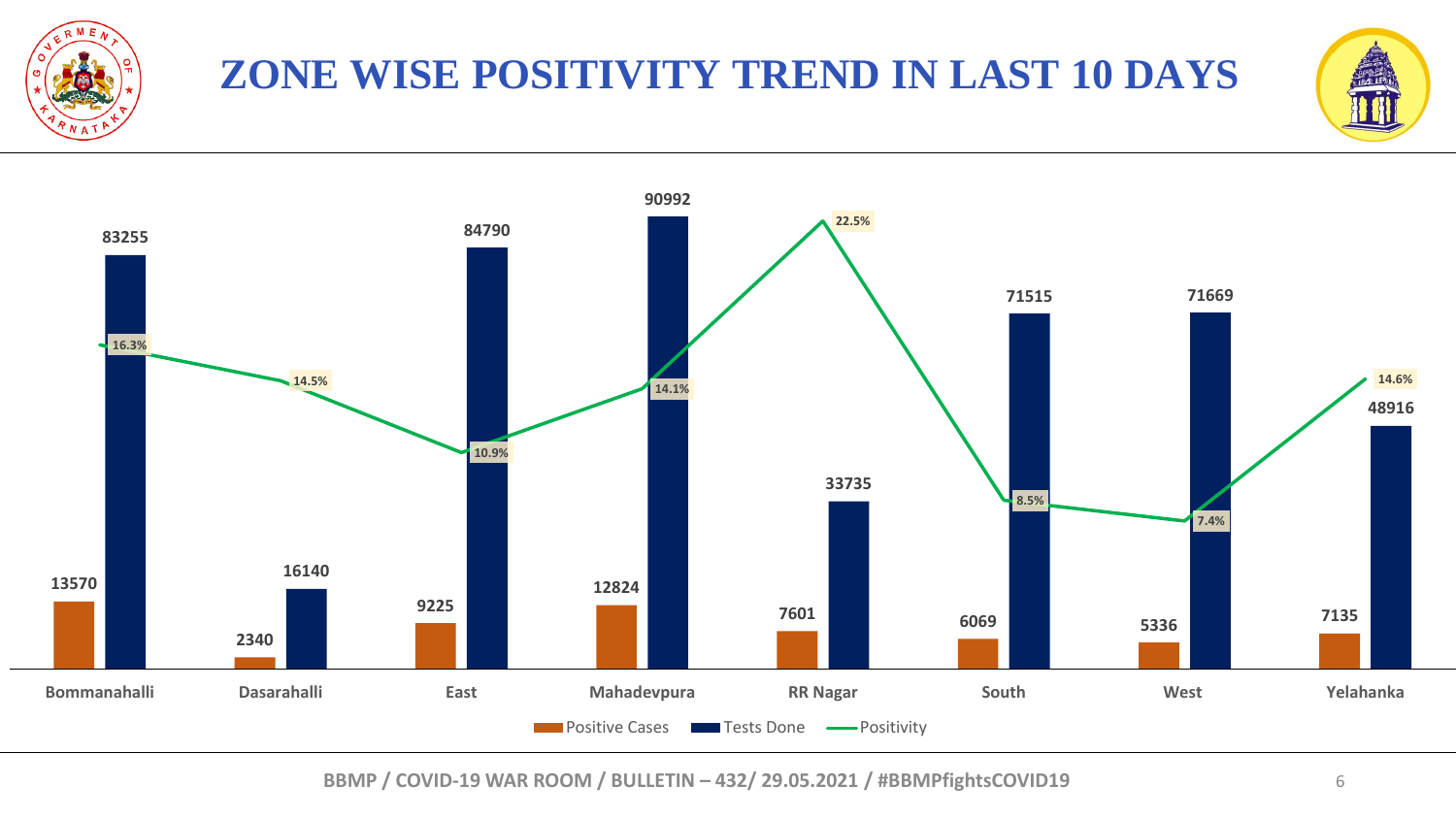

#### **SNAPSHOT OF POSITIVE, RECOVERED AND DEATH CASES OVER LAST 10 DAYS ACROSS BBMP ZONES**



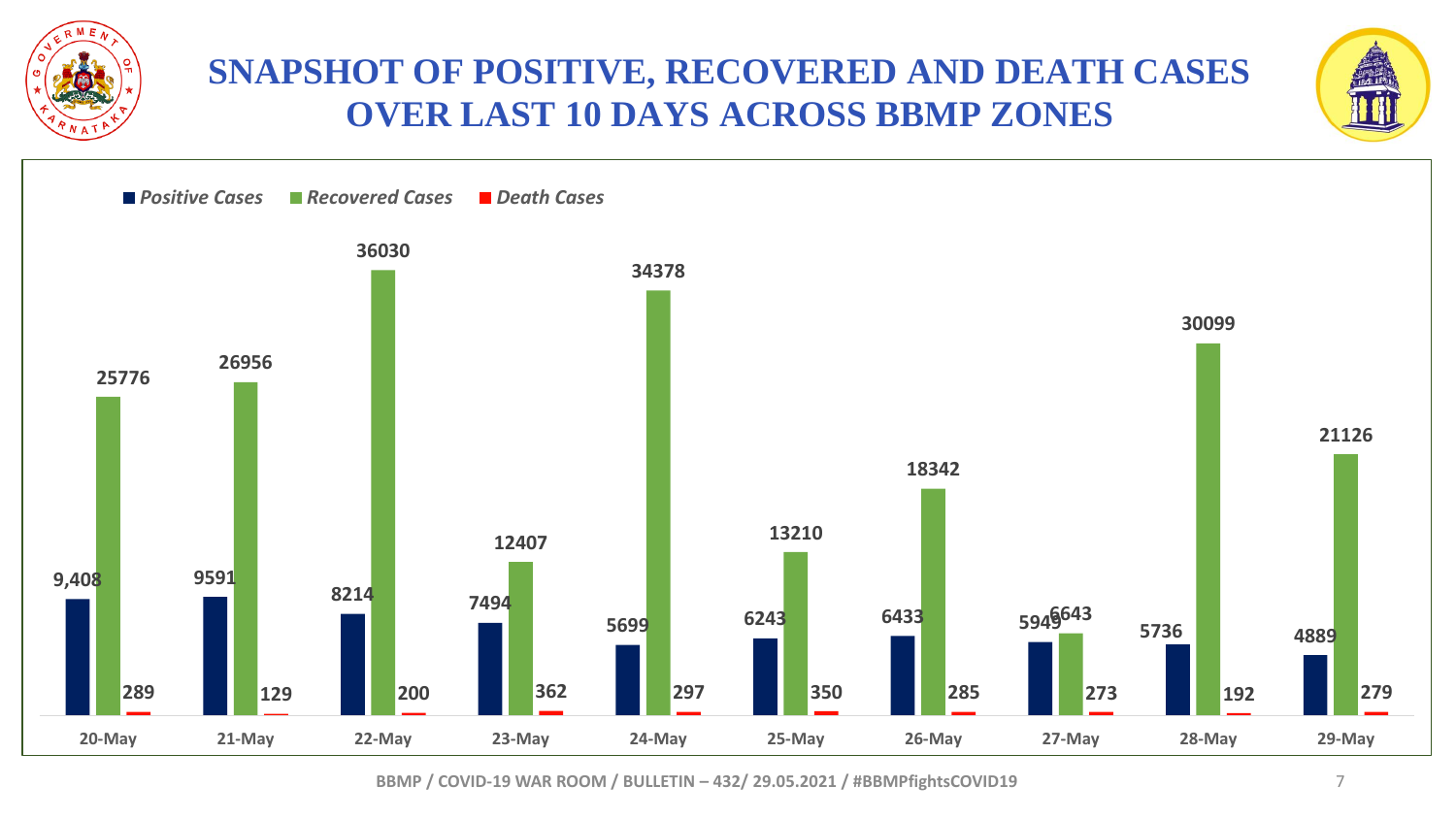

#### **TESTING TRENDS IN BENGALURU**

**Total Test Conducted Till Date Test Conducted Last 24 hours**

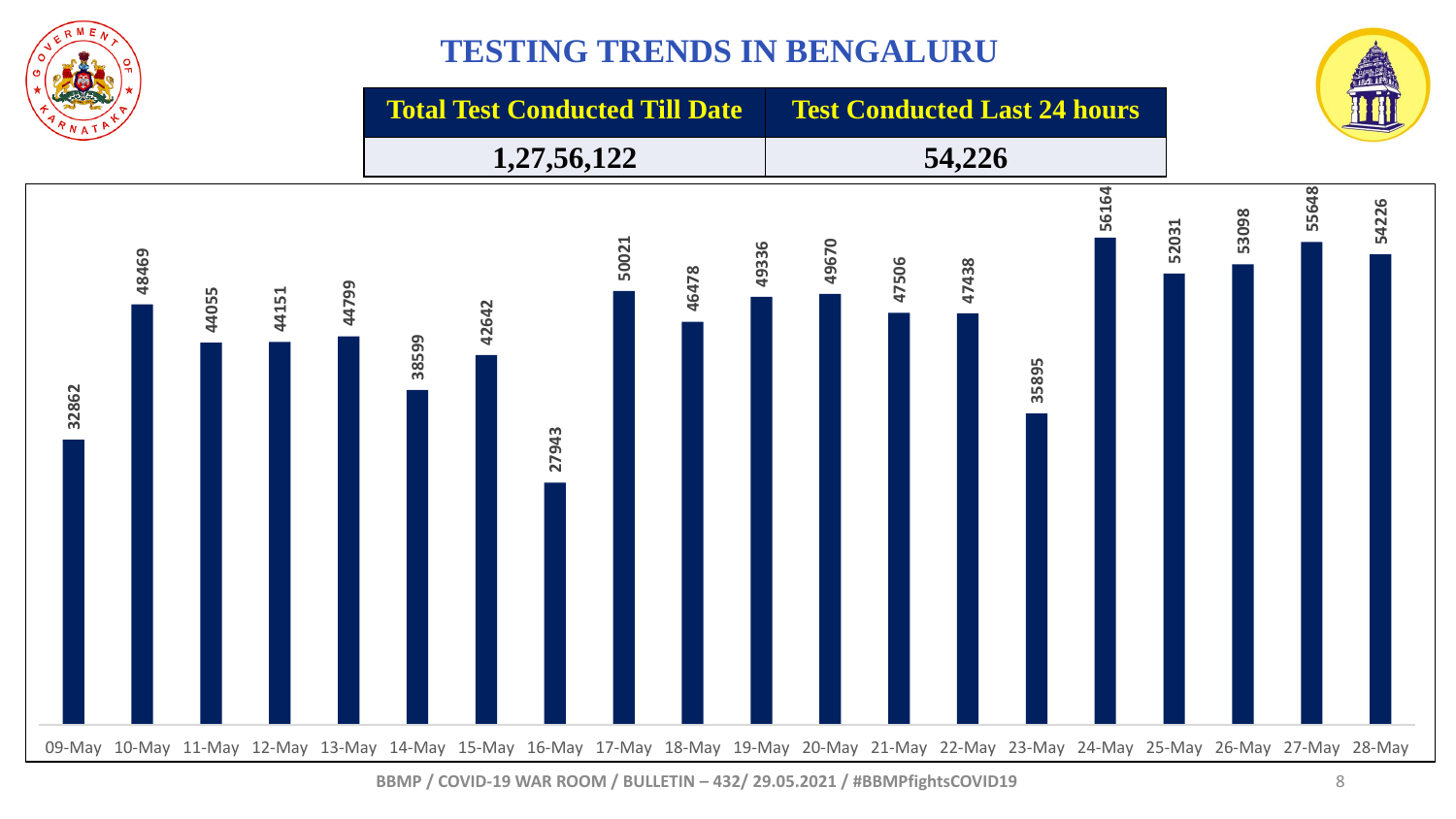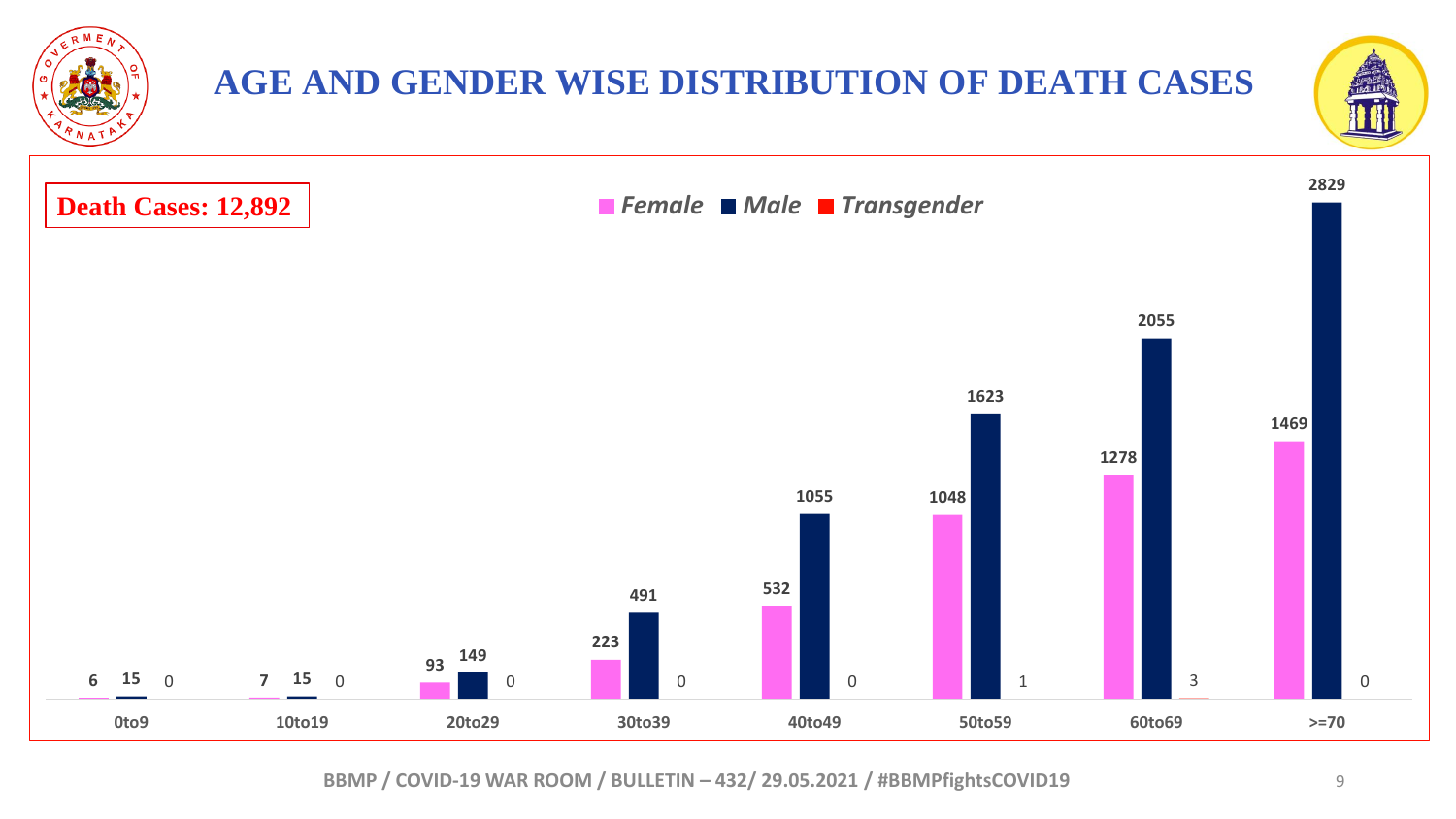

#### **TOP 10 COVID19 AFFECTED INDIAN STATES AS ON 28.05.2021**



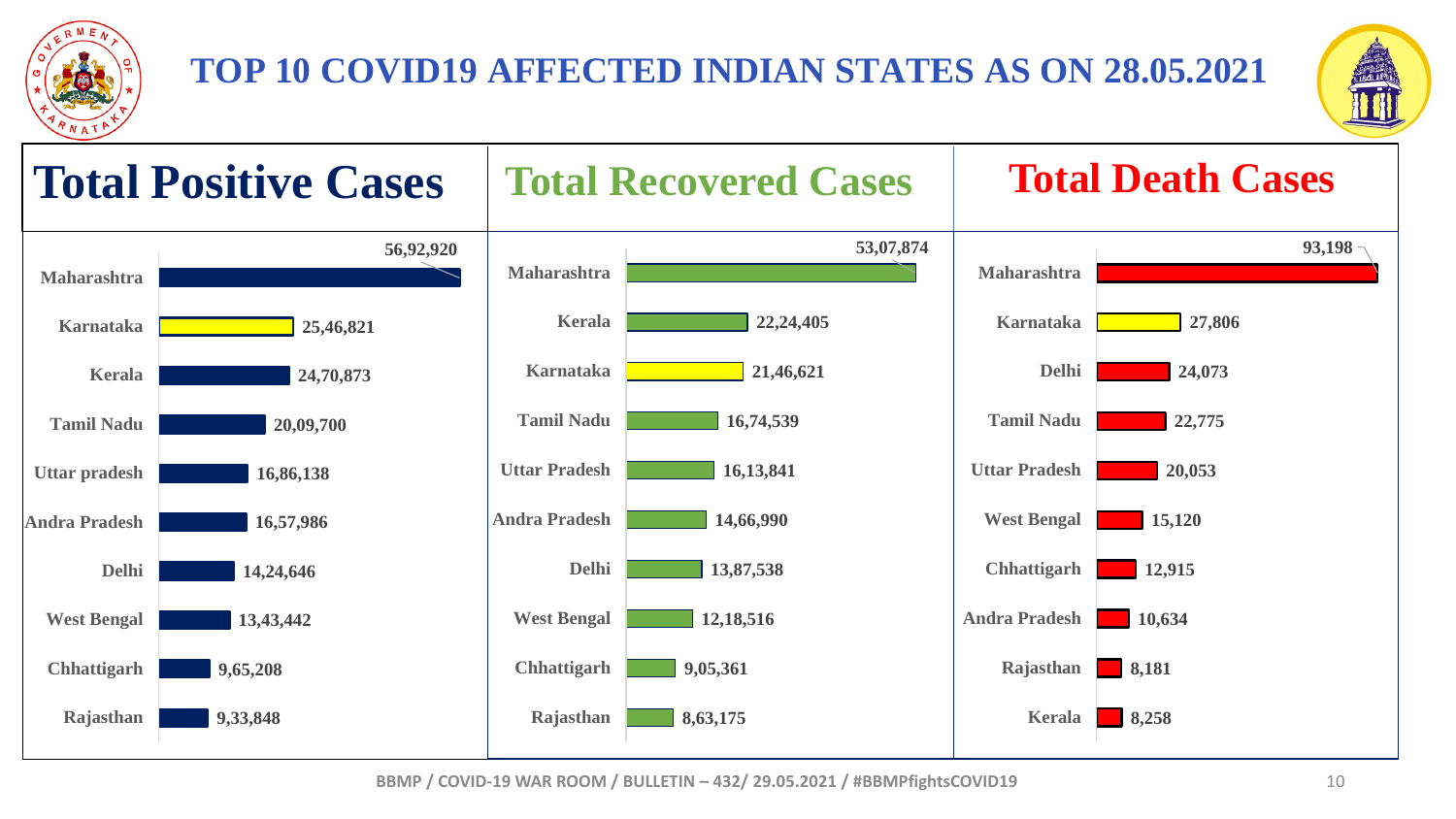

## **BENGALURU AND METROPOLITIAN CITIES AS ON 28.05.2021**



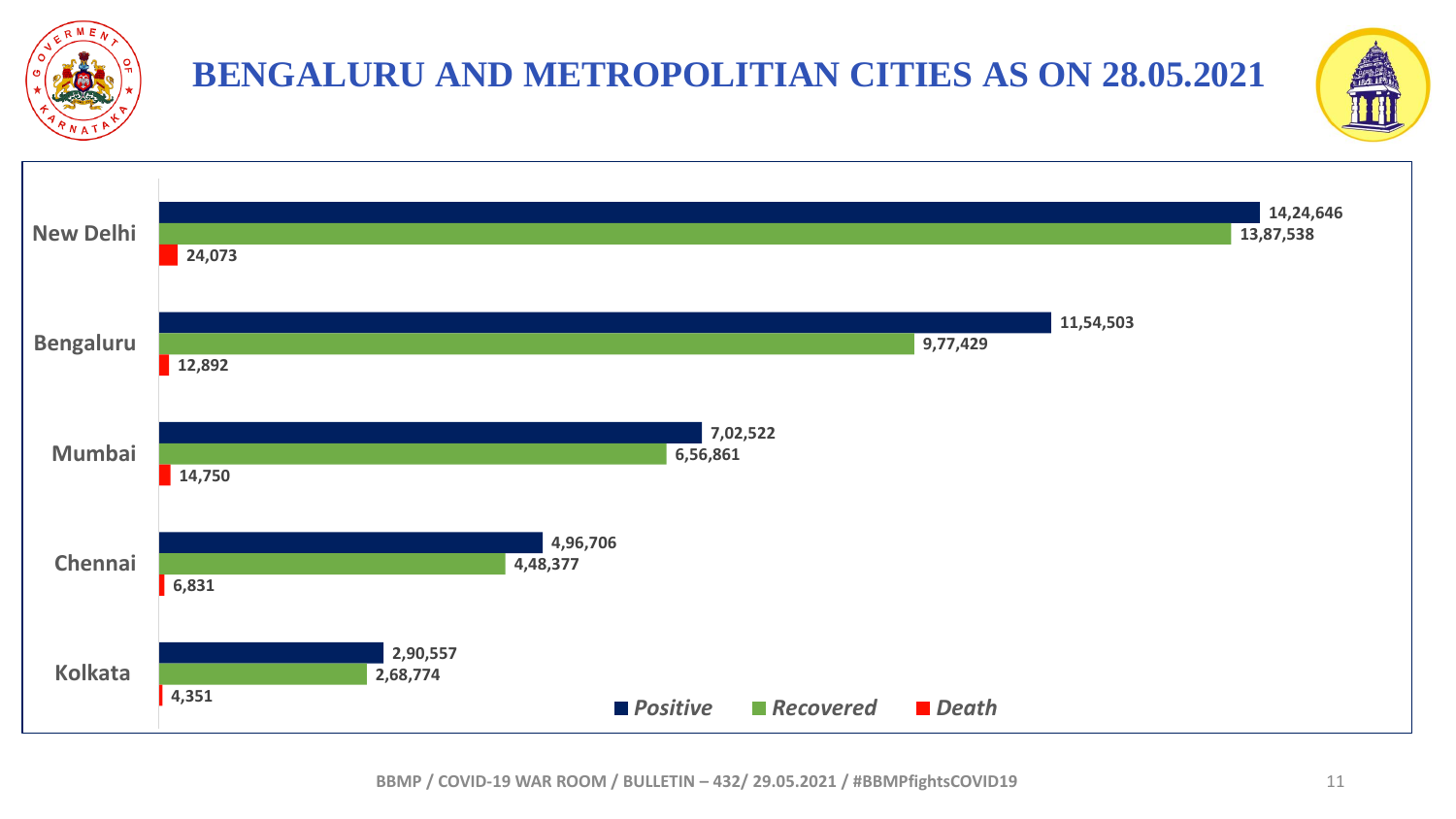

## **TOTAL VACCINATION DONE IN LAST 7 DAYS**



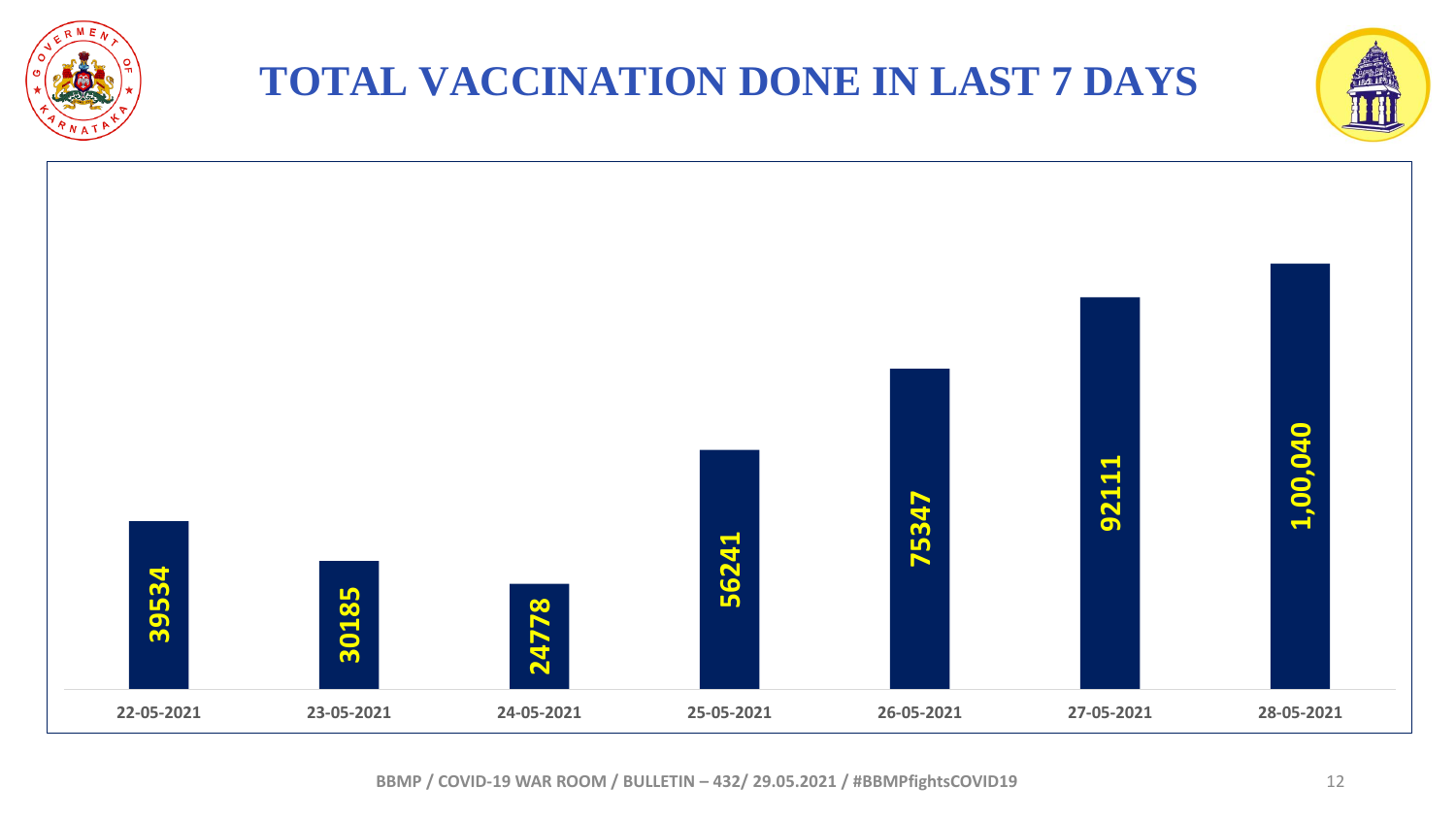

## **COVID BED STATUS AS ON 29.05.2021**



|                         |                                              |                           | <b>Total Allocated Beds for C+ Patients</b> |            |                          |                          |              | <b>Occupied Beds for C+ Patients</b> |            |                    |              |              | <b>Net Available Beds for C+ Patients</b> |      |                    |                          |              |
|-------------------------|----------------------------------------------|---------------------------|---------------------------------------------|------------|--------------------------|--------------------------|--------------|--------------------------------------|------------|--------------------|--------------|--------------|-------------------------------------------|------|--------------------|--------------------------|--------------|
| <b>SR. NO.</b>          | <b>Facility Type</b>                         | No. of<br><b>Hospital</b> | Gen<br><b>Beds</b>                          | <b>HDU</b> | ICU<br><b>Beds</b>       | <b>ICU-V</b>             | <b>Total</b> | Gen<br><b>Beds</b>                   | <b>HDU</b> | ICU<br><b>Beds</b> | <b>ICU-V</b> | <b>Total</b> | Gen<br><b>Beds</b>                        | HDU  | ICU<br><b>Beds</b> | <b>ICU-V</b>             | <b>Total</b> |
| $\mathbf{1}$            | <b>Government</b><br><b>Medical Colleges</b> | $\overline{4}$            | 60                                          | 615        | 63                       | 82                       | 820          | 15                                   | 314        | 63                 | 82           | 474          | 45                                        | 301  | $\overline{0}$     | $\overline{0}$           | 346          |
| $\overline{2}$          | Government<br><b>Hospitals</b>               | 16                        | 675                                         | 207        | 73                       | 141                      | 1096         | 312                                  | 149        | 73                 | 140          | 674          | 363                                       | 58   | $\overline{0}$     |                          | 422          |
| $\overline{\mathbf{3}}$ | <b>Private Medical</b><br><b>Colleges</b>    | 12                        | 4002                                        | 2412       | 145                      | 210                      | 6769         | 301                                  | 1166       | 144                | 209          | 1820         | 3701                                      | 1246 |                    |                          | 4949         |
| $\overline{\mathbf{4}}$ | <b>Private</b><br><b>Hospitals</b>           | 142                       | 2578                                        | 1712       | 322                      | 210                      | 4822         | 1051                                 | 1277       | 302                | 203          | 2833         | 1527                                      | 435  | 20                 | $\overline{7}$           | 1989         |
| 5 <sup>1</sup>          | <b>Covid Care</b><br><b>Centre</b>           | 58                        | 1958                                        | 1332       | $\overline{\phantom{a}}$ | $\overline{\phantom{a}}$ | 3290         | 682                                  | 233        |                    |              | 915          | 1276                                      | 1099 |                    | $\overline{\phantom{a}}$ | 2375         |
| <b>Total Beds</b>       |                                              | 232                       | 9273                                        | 6278       | 603                      | 643                      | 16797        | 2361                                 | 3139       | 582                | 634          | 6716         | 6912                                      | 3139 | 21                 | 9                        | 10081        |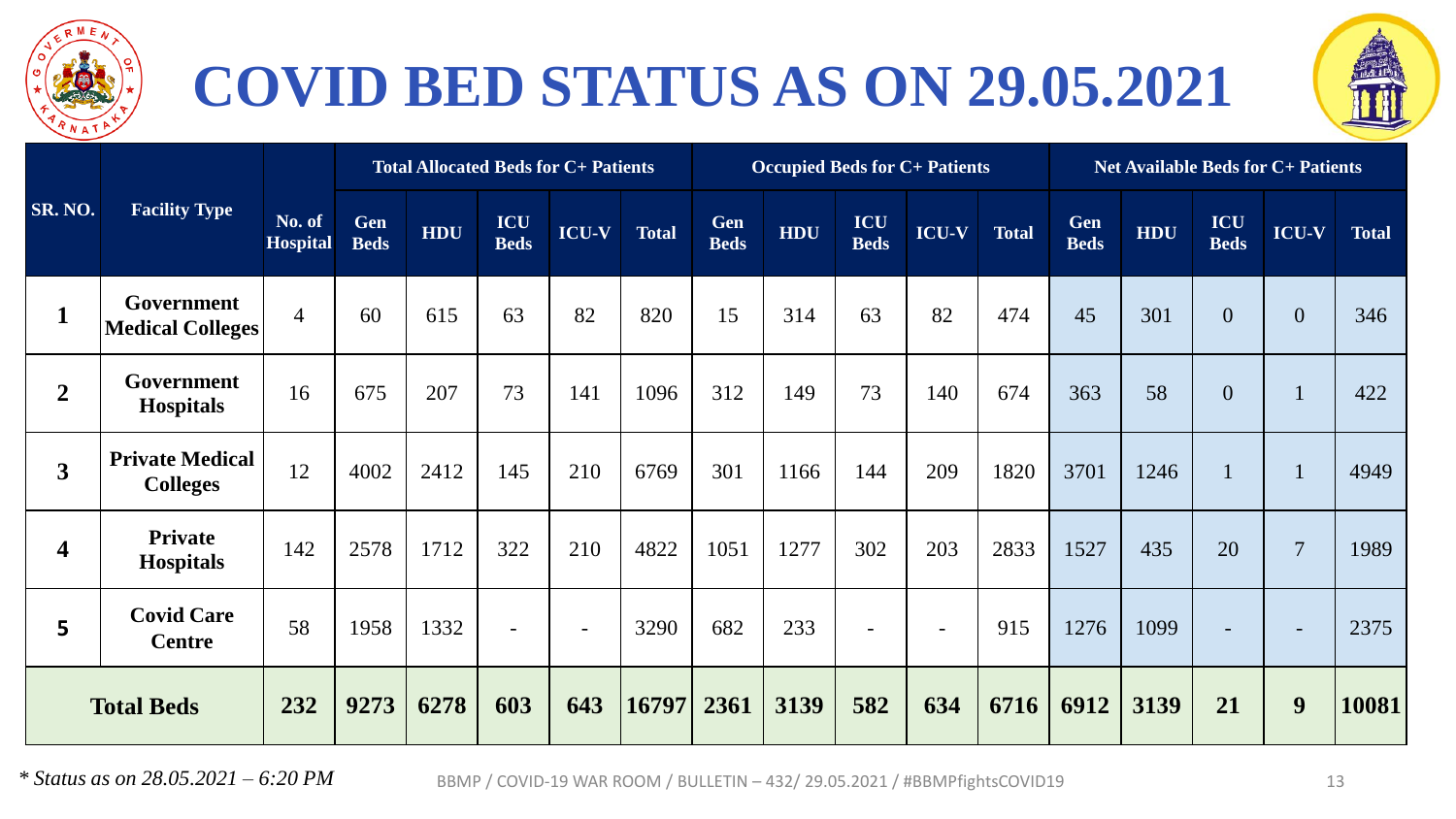

### **SNAPSHOT OF COVID-19 CASES IN BENGALURU URBAN**